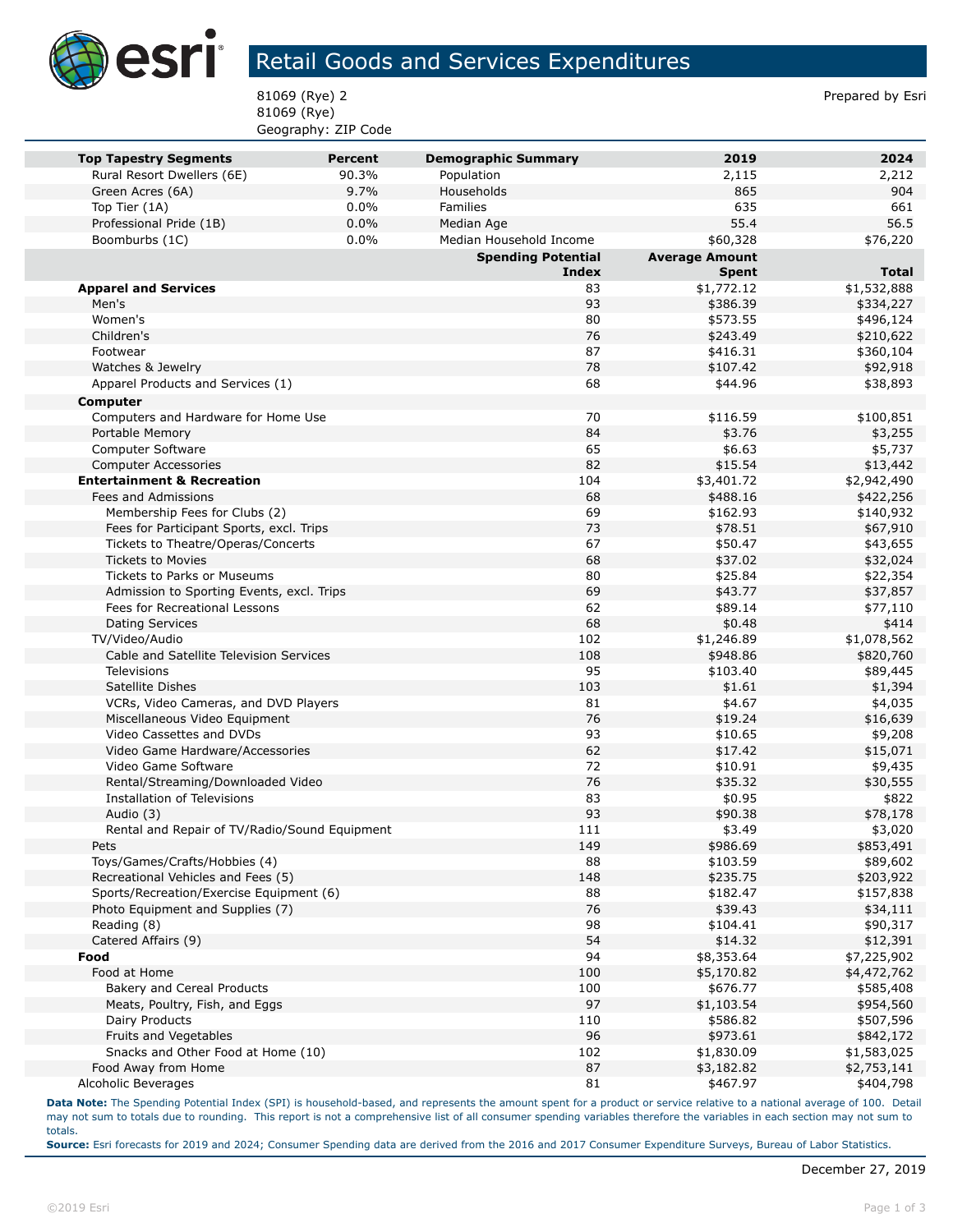

## Retail Goods and Services Expenditures

81069 (Rye) 2 Prepared by Esri 81069 (Rye) Geography: ZIP Code

|                                            | <b>Spending Potential</b><br>Index | <b>Average Amount</b><br><b>Spent</b> | <b>Total</b> |
|--------------------------------------------|------------------------------------|---------------------------------------|--------------|
| <b>Financial</b>                           |                                    |                                       |              |
| Value of Stocks/Bonds/Mutual Funds         | 92                                 | \$19,712.03                           | \$17,050,902 |
| Value of Retirement Plans                  | 90                                 | \$86,005.42                           | \$74,394,690 |
| Value of Other Financial Assets            | 86                                 | \$4,899.52                            | \$4,238,081  |
| Vehicle Loan Amount excluding Interest     | 96                                 | \$2,739.81                            | \$2,369,939  |
| Value of Credit Card Debt                  | 84                                 | \$2,061.67                            | \$1,783,343  |
| <b>Health</b>                              |                                    |                                       |              |
| Nonprescription Drugs                      | 110                                | \$157.81                              | \$136,503    |
| <b>Prescription Drugs</b>                  | 121                                | \$441.89                              | \$382,231    |
| Eyeglasses and Contact Lenses              | 123                                | \$111.03                              | \$96,043     |
| Home                                       |                                    |                                       |              |
| Mortgage Payment and Basics (11)           | 95                                 | \$9,535.33                            | \$8,248,060  |
| Maintenance and Remodeling Services        | 94                                 | \$2,014.75                            | \$1,742,755  |
| Maintenance and Remodeling Materials (12)  | 151                                | \$740.06                              | \$640,153    |
| Utilities, Fuel, and Public Services       | 102                                | \$4,960.22                            | \$4,290,590  |
| <b>Household Furnishings and Equipment</b> |                                    |                                       |              |
| Household Textiles (13)                    | 89                                 | \$89.27                               | \$77,218     |
| Furniture                                  | 80                                 | \$493.53                              | \$426,903    |
| Rugs                                       | 85                                 | \$27.62                               | \$23,888     |
| Major Appliances (14)                      | 108                                | \$382.21                              | \$330,612    |
| Housewares (15)                            | 101                                | \$107.77                              | \$93,225     |
| Small Appliances                           | 94                                 | \$45.80                               | \$39,615     |
| Luggage                                    | 64                                 | \$8.92                                | \$7,717      |
| Telephones and Accessories                 | 95                                 | \$71.97                               | \$62,255     |
| <b>Household Operations</b>                |                                    |                                       |              |
| Child Care                                 | 66                                 | \$335.63                              | \$290,321    |
| Lawn and Garden (16)                       | 127                                | \$598.38                              | \$517,603    |
| Moving/Storage/Freight Express             | 64                                 | \$42.53                               | \$36,786     |
| Housekeeping Supplies (17)                 | 105                                | \$786.31                              | \$680,155    |
| <b>Insurance</b>                           |                                    |                                       |              |
| Owners and Renters Insurance               | 114                                | \$662.92                              | \$573,430    |
| Vehicle Insurance                          | 98                                 | \$1,509.13                            | \$1,305,394  |
| Life/Other Insurance                       | 105                                | \$481.78                              | \$416,741    |
| Health Insurance                           | 109                                | \$4,284.81                            | \$3,706,363  |
| Personal Care Products (18)                | 82                                 | \$412.97                              | \$357,219    |
| School Books and Supplies (19)             | 83                                 | \$128.19                              | \$110,882    |
| <b>Smoking Products</b>                    | 123                                | \$495.41                              | \$428,532    |
| <b>Transportation</b>                      |                                    |                                       |              |
| Payments on Vehicles excluding Leases      | 110                                | \$2,787.86                            | \$2,411,500  |
| Gasoline and Motor Oil                     | 105                                | \$2,399.75                            | \$2,075,783  |
| Vehicle Maintenance and Repairs            | 101                                | \$1,151.34                            | \$995,912    |
| <b>Travel</b>                              |                                    |                                       |              |
| Airline Fares                              | 75                                 | \$410.60                              | \$355,169    |
| Lodging on Trips                           | 94                                 | \$581.73                              | \$503,194    |
| Auto/Truck Rental on Trips                 | 84                                 | \$22.05                               | \$19,073     |
| Food and Drink on Trips                    | 90                                 | \$483.87                              | \$418,550    |

**Data Note:** The Spending Potential Index (SPI) is household-based, and represents the amount spent for a product or service relative to a national average of 100. Detail may not sum to totals due to rounding. This report is not a comprehensive list of all consumer spending variables therefore the variables in each section may not sum to totals. **Source:** Esri forecasts for 2019 and 2024; Consumer Spending data are derived from the 2016 and 2017 Consumer Expenditure Surveys, Bureau of Labor Statistics.